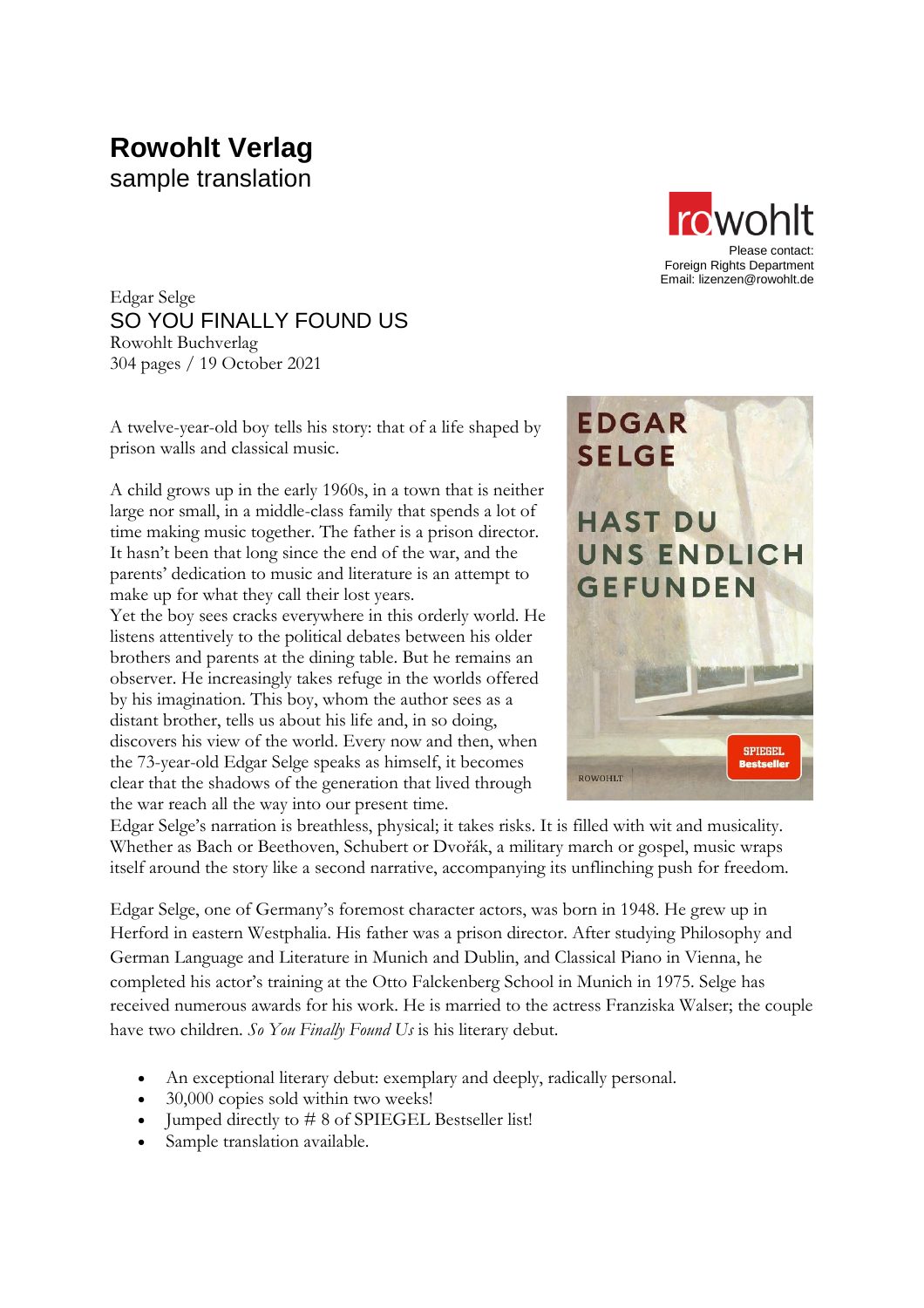#### **EDGAR SELGE**

### **SO YOU FINALLY FOUND US**

#### **HOME CONCERT**

I'm off to practise, my father says, disappearing into the piano room and shutting the door behind him. He spends every spare minute at his grand practising. I stay in the hall, with nothing much to do. But it's not as boring as all that. I can listen, or I can hold conversations in my head. And sometimes someone comes by and talks to me.

My father is practising for the home concert. As soon as one is over, the next come onto the horizon. We pretty much live between concerts. It actually consists of two performances each time. In the morning come the inmates from the borstal next door. Not all of them of course. There are four hundred. But around eighty certainly. My father makes a selection; as governor he has a good overview. In the evening my parents' friends are invited, academic couples from our small town.

On those days there's a lot of shifting furniture around. The borstal lads, as we call them, bring their chairs with them for the concert. This means our furniture has to be moved out of the way: tables into the corners, chairs and armchairs alongside the sofas against the wall. Before the evening event our own furniture has to be rearranged into a concert setup. And afterwards it all has to go back in its original place. All this rearranging is dealt with by four lads under my father's direction. The week before is stressful. I pick up on that because I spend so much time out here in the hall. It's pretty long, like a bowling alley, and everyone has to walk past me. You can grasp the tension in handfuls. My father still has to master the tricky sections and practises the same passages over again obsessively. Sometimes slowly, sometimes fast. Some of them get better, some refuse to yield, some remain risky.

My mother feels the pressure too. She's up to *here* with the preparations. Although food is not the main thing, not at all – it's constantly emphasised that the concert isn't about food – it's still nice to offer people a little something. And the inmates shouldn't be deprived either. They get liver sausage sandwiches and apple juice.

But what stresses my mother the most is dealing with the professional violinist. He comes a few days early, from Hamburg, stays with us, and rehearses with my father. He is fussy about food. As soon as he arrives everything revolves around him. He's an artist, calls the shots and sets the standards – not solely in musical areas but altogether. My father should be grateful he gets to accompany such a musician. He's very lucky. And although he normally radiates self-confidence, funny and quick-witted with it, he panders to this artist without question.

For her hospitality my mother receives a free lesson from the Hamburg violinist. For that she needs to prepare properly, but barely has time to practise. Nevertheless she is grateful. A lesson from such an outstanding virtuoso is quite something. But afterwards she goes around with tearstained eyes. His merciless criticism of her playing upsets her. And when I meet her in the corridor like that it upsets my stomach. There's no talking to her and she just shakes her head when I ask what's up. But she has her own opinions about everything and will not be deterred. At the dining table she disagrees with the violinist where she sees fit, but does it so that my father doesn't get the feeling the man's freedom of speech is being restricted.

Late at night, when my parents have gone to bed, from their bedroom I hear my mother saying things such as: I think we might be allowed to point that out without him feeling we're undermining his status as an artist.

Whether my father dreams of being a pianist, I don't know. He is pragmatic and only gives thought to problems he can find a solution for.

I suspect he is wholly content being what he is: a prison governor who plays the piano very well.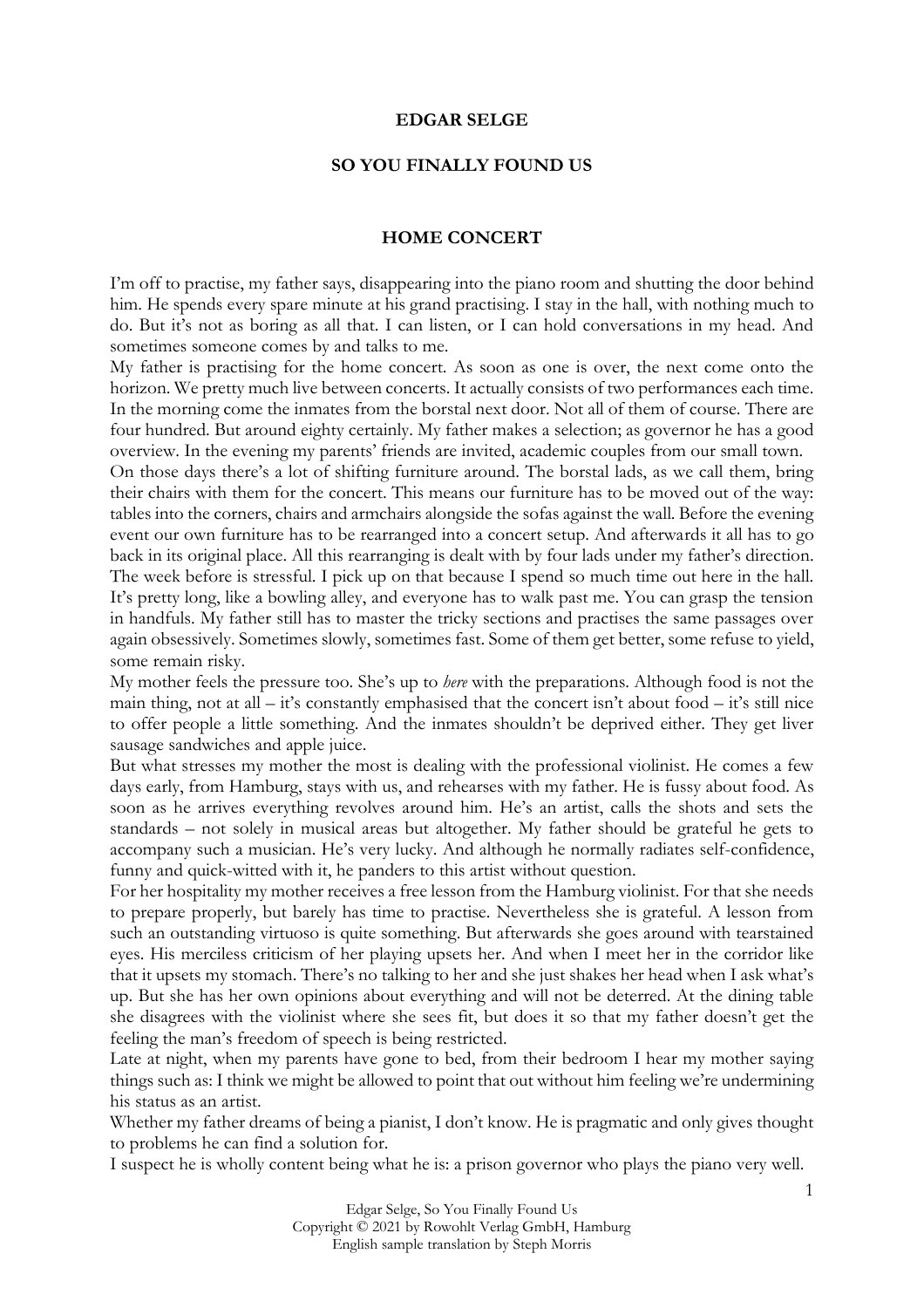Once, while I'm standing in the hall listening to him practice, my brother Werner passes by. He stands next to me, in front of the double doors to the living room. His eyes light up, he puts his finger to his mouth and his ear to the door.

Listen to this, he whispers.

Inside we can hear a tak, tak, tak, tak…

It's the metronome. Otherwise silence. Dad is probably still absorbing the beat he's set. Then he starts. A Mozart piano sonata, A minor, not for the concert – he's playing it for fun. He immediately finds the right tempo, expressing himself naturally as if telling a story.

Wait a minute, Werner whispers.

And it's true – in the second theme with the semiquaver runs dad is speeding up. He's left the metronome beat behind.

Hear that?

I nod.

He's playing too fast, no doubt about it. You can tell straight away because he's ahead of the metronome. But he carries on playing, unperturbed. Clearly he prefers his own speed.

My brother laughs quietly. He isn't listening to it! he says. It doesn't bother him in the slightest! Can you tell? He's got no sense of rhythm at all. Werner shakes his head repeatedly, can't stop laughing, leaves me standing there and shuts the various doors behind him to go and practise cello in his room.

He has recently become a music student. I'm still at junior school.

Ok, so our father has a rhythmical deficiency. That doesn't help me much. He is strict and demands respect, whether or not he plays faster than the metronome.

The next time my father retreats to his piano room, I stand behind the door again. Listen, I think, perhaps he'll be out of time with the metronome again. But nothing comes. No metronome, no piano. Just footsteps on the carpet.

I look through the keyhole; there's no one around this minute. I'm amazed at the image in front of my eyes: the picture frame is shaped like a Ludo figure, at its centre my father, walking in aimless circles around the carpet. Something is bothering him. He finds some fluff on the ground, picks it up and places it carefully on the table. He walks towards his favourite painting, Rembrandt's *Man with the Golden Helmet*. It almost looks like he's talking to the painting. Then he strides to the grand, turns round looks straight at the door I'm behind. I start, but I'm not that stupid; he can't see me. He places a hand on the black lid of the grand and… takes a bow. He is standing alone in his piano room bowing towards the door I'm looking through! All the while he's smiling like an old cat and nodding repeatedly in all directions. In mine too. As if I was an auditorium full of people! The thought flashes through my mind that he's a lot like me.

Now he pulls his handkerchief out of his trouser pocket, wipes the sweat from his palms, sits down at the keyboard, tosses the handkerchief deftly onto the music stand, next to the metronome, and plays his Mozart sonata.

Again he pulls of that theme beautifully. Easily. Effortlessly. With that inner agility which makes notes into music in the first place.

Who can I tell what I've just seen? My father is a serious man. I can't embarrass him! Perhaps he does dream of being a pianist after all.

The inmates walk from the borstal door to our flat in single file. Each is carrying a wooden chair in his hand, while the warders stand at a few metres' distance on the little cul-de-sac and watch that none of them make a run for it. The orders resound through our flat: Put the chairs down quietly! Don't bang the chair legs on the parquet like that! Keep off the furniture by the walls! The inmates in their blue overalls fill our rooms with their voices and smell, three large rooms: the dining room, piano room and study, connected to each other by sliding doors. A few borstal staff are already sitting in the piano room on the two fitted sofas right and left of the door: the psychologist, the two chaplains, the doctor and several social workers and teachers, most with their wives, the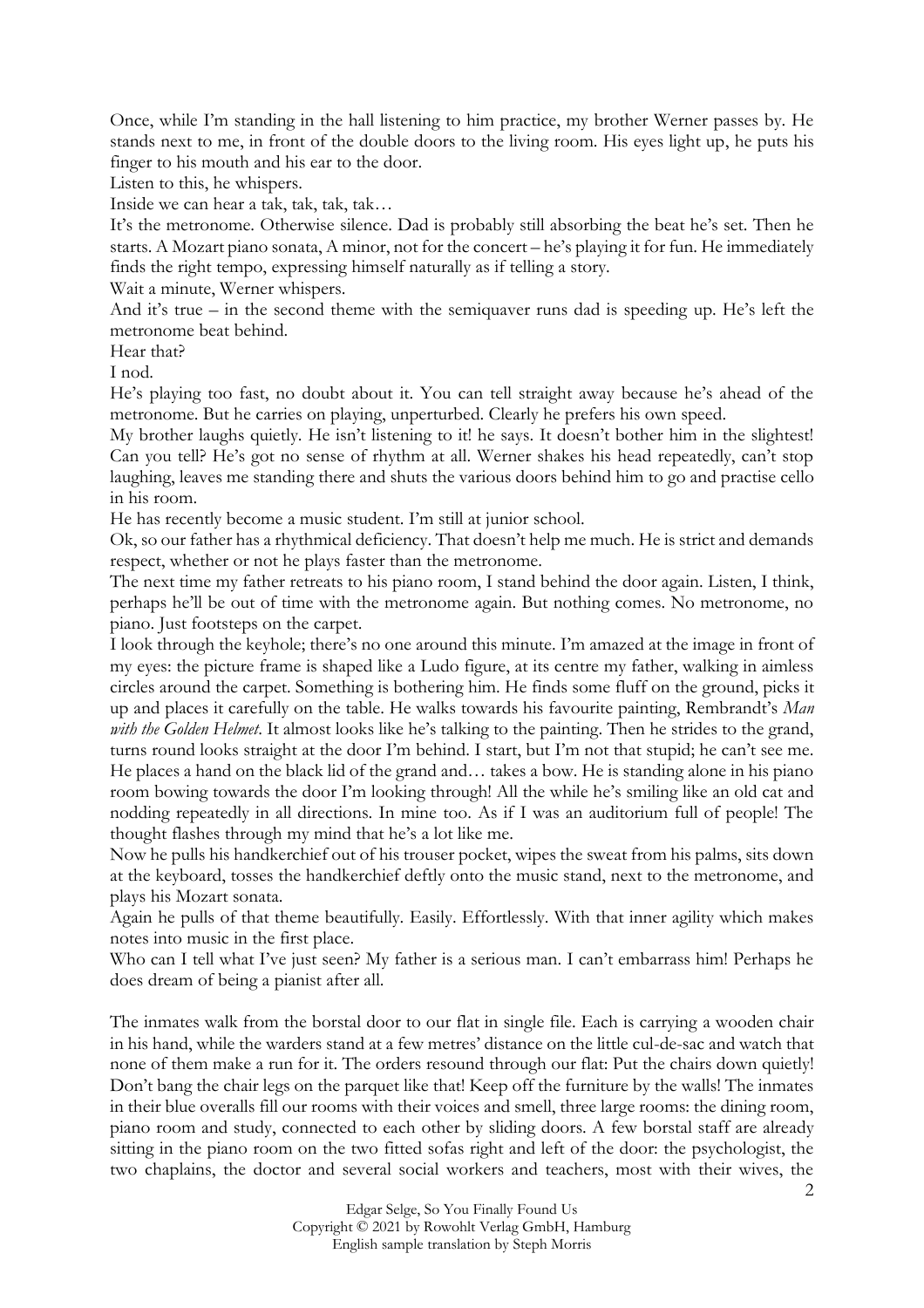Catholic chaplain with his sister. All except for Fräulein Arens, the only woman who works at the borstal. She is a social worker, runs the inmates' theatre group and comes from the Rhineland. My father calls her a clever woman because she can talk at meetings without using notes, even when the minister from Düsseldorf is present. She is sitting on her own.

The warders are standing along the walls and down the hall in green regulation jackets and caps waiting till it finally starts so they can sit down too.

Then my father comes through the piano room door with the violinist from Hamburg, both in black. They bow to the applauding audience, get settled with their instruments and sort their music out. Finally my mother comes in and sits on my father's left to turn the pages. Then there is a moment's silence. My father raises his bushy eyebrows and looks over the rim of his glasses to the violinist, who lifts his bow. And our classical music adventure begins.

Bach, Handel, Mozart, Beethoven, Schubert, Schumann. Sometimes Brahms. Simply violin sonatas.

My father making music in the midst of his inmates: I've described it to so many people, again and again, differently each time, my whole life long.

Now I'm sitting here writing it down. Let's hope I don't get lost in the words. The more precise I am, the more distant I feel from myself.

The inmates come one after the other through our front door. It's a deluge. Eighty young men. Both sections of the door are opened so they don't bash into anything with their chairs. They board our flat like a ship.

I wish they wouldn't clomp about like that! my mother says in the kitchen, where she is spreading slices of bread. She's worried about the parquet. We'll have to have it sanded and varnished again. Why can't he do his concerts over there, in his institution? He's got heaps of room there!

My mother isn't really like that. Something else must be up which I don't know about.

It's perfectly clear why our father brings the inmates over to us. Prison walls and stone floors make too much echo. Like churches. Here the ceilings are over four metres high, with wooden floors, heavy curtains at the windows and there's a large Persian rug under the piano. The three rooms have a combined floor space of 120 square metres. The acoustics are incredible!

Also: being on the inside of a prison isn't for everyone. The professional violinist might be scared. All those cell-lined corridors, bars everywhere. Every door has to be unlocked and locked again before the next door can be unlocked and locked again. It's annoying. Sometimes you hear shouting. Visitors find it disturbing.

I think there's another reason though, why dad likes to have his lads over to our flat. They need to see what a family is like. They need to see how we live. He is proud of his four walls. My mother must know that really.

The inmates wear hobnailed boots. How could they not clomp on the floor? And they're not allowed to stop and take a good look around when they come in: wow, it's nice in here! They have to keep moving and make room for the ones following them. They aren't invited personally. We only know a few of their individual names.

They are prisoners. They are the masses, uniformed masses. Musicians rather like playing to the masses. The masses applaud vigorously. The masses can be frenetic.

The academic couples who come in the evening act cautiously as storks. And they whisper the whole time. Their voice catches in their throat when they cry out, Bravo! This is like a rally in comparison.

Here, one of them shouts, at the top of his voice so everyone can hear, It's my sideboard! My sideboard! I made that! He spreads his arms out and tries to span the entire width of the six-door birch cupboard in our dining room. I think, he'll get a bollocking from the warders any minute. They're not meant to touch our furniture. But the uniformed warder is the carpentry teacher. He stands next to the lad, looks at the sideboard and says, Nice work. You did a good job there. The boss bought it. That's an honour. You should be pleased. Now sit down.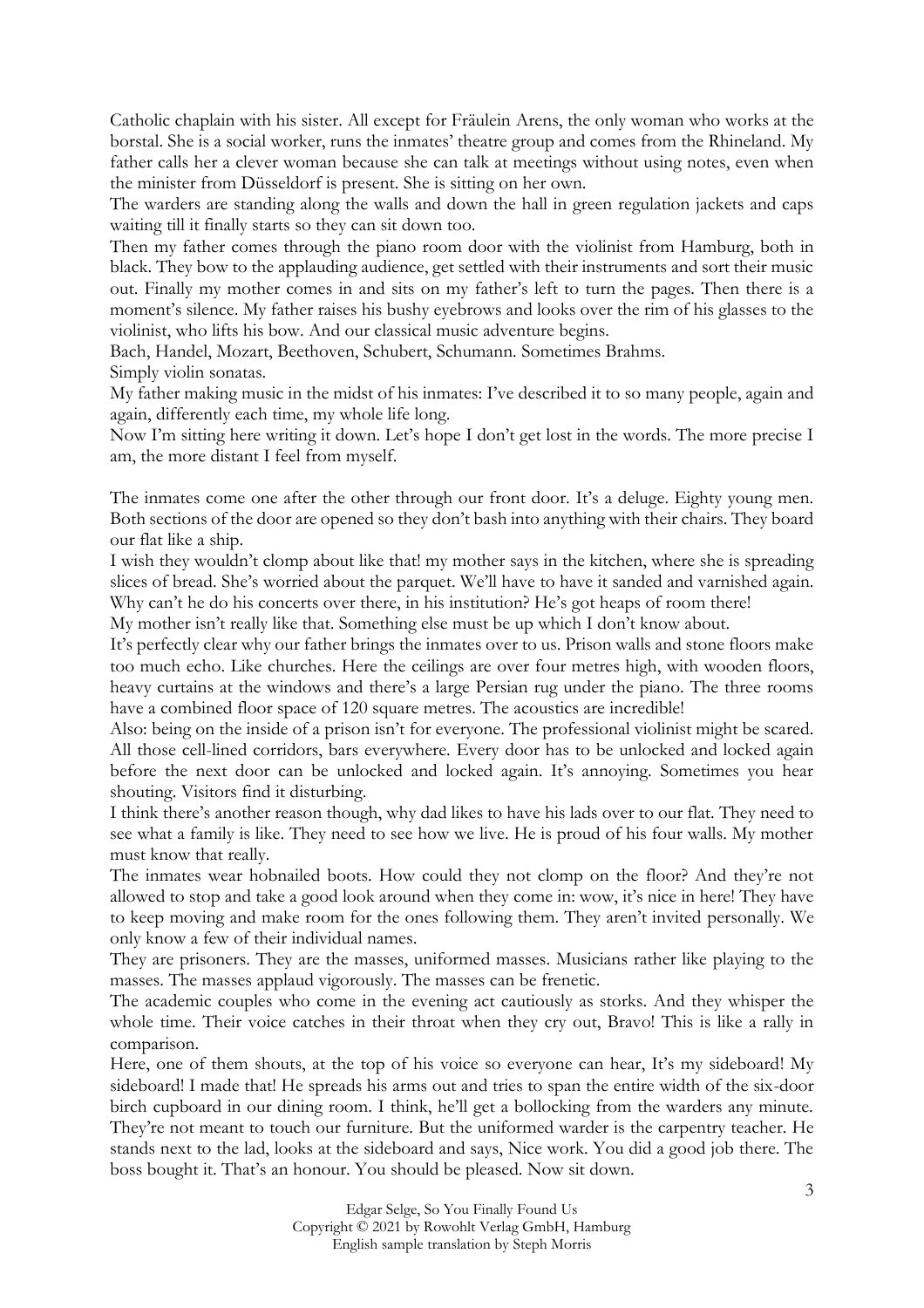And he does sit down, but still can't control himself. I made that for the apprenticeship exam! he shouts to the whole crowd he's sitting with. Got a distinction for it.

And now Frau Selge's keeping her silver in it, his neighbour says.

You can check, another said.

I lined all the cutlery drawers – with velvet!

Then he catches sight of the Van Gogh, the framed art print hanging right above his sideboard. A pear tree covered in white blossom in a field. It upsets him. Clearly the picture lends the piece of furniture a significance he could never have dreamt of while making it.

Now more and more inmates realise between them they've made everything here, every table, every cupboard, the bookshelves, corner cupboards – fine pieces, lots of walnut. Every chair is made by them, and the fitted sofas too. And they lovingly designed the radiator covers, like little toy prisons. They even sanded and varnished the parquet. We're surrounded by some incredibly hard work.

These are all their apprenticeship exam pieces. The uniformed carpentry teacher strokes a wooden rod running down from a fabric lampshade: This is the only piece of wood in this flat which hasn't passed through my hands. The inmates who hear this laugh.

The two black grand pianos are the only foreign bodies, an old Blüthner and a new Steinway. Two instruments which demand respect, on shiny brass wheels. My mother's mother sent the Blüthner straight after we moved in, from Berlin, so the music carried on.

We didn't have much. We were refugees, from Königsberg in East Prussia. We had been through a lot. Not me, of course – I was only born in '48 – but my parents, my brothers.

Originally we were Berliners. My mother came from the affluent, civil servants' area around the TV tower in Charlottenburg, west Berlin, Hölderlinstraße; my father from Lichterfelde. He came from a family of musicians; she from a family of music lovers.

They bring a real Berlin concert atmosphere to this little East-Westphalian town!

The war has been lost and national pride is at an all-time low. They have only survived the aftermath of the war by the skin of their teeth, yet the arts have remained intact. They are convinced of that. Even though there is not a single Jewish artist left in the country.

Culture is at their core; it is unshakable. Their heads are filled with poetry, above all my mother; music is in their blood and their fingers, above all my father.

Our parents have some stubbornly life-affirming resources to draw on. Somehow there's still so much energy there. Everything must be put right, condensed – feverishly and intensely. They still know what words like nation, identity and belonging mean.

And now they've discovered morality, especially the distinction between truth and lies. Here the focus is on me, because I am showing disingenuous tendencies. My parents are determined to rid me of them. At some point they won't be around anymore. There'll be nothing more they can do for me.

I'm sitting amongst the inmates waiting, like everyone, for it to start. I have a great seat: first row in the middle, between the sliding doors. My feet are dangling into the piano room. I've got a good view of the musicians and of the packed room beyond them: forty inmates, chair to chair. And then there's the forty behind me.

But what's driving me crazy is the way they're all watching me. It's hard to cope with. Where do I end and where do the inmates begin?

Finally, I lose my cool and feel a snigger coming. I suck my cheeks between my teeth till it hurts so that no one realises. Probably looks stupid, but somehow I have to hold it together. They're staring at me, I think, staring at me. The thought dominates all others.

Where have my older brothers got to? I've never asked either of them how they really feel amongst the lads. Music is always the main topic in our family, not the inmates; they're just part of the picture, like the neighbours, and the borstal next door. We're very much the people on the outside, which is fine by us.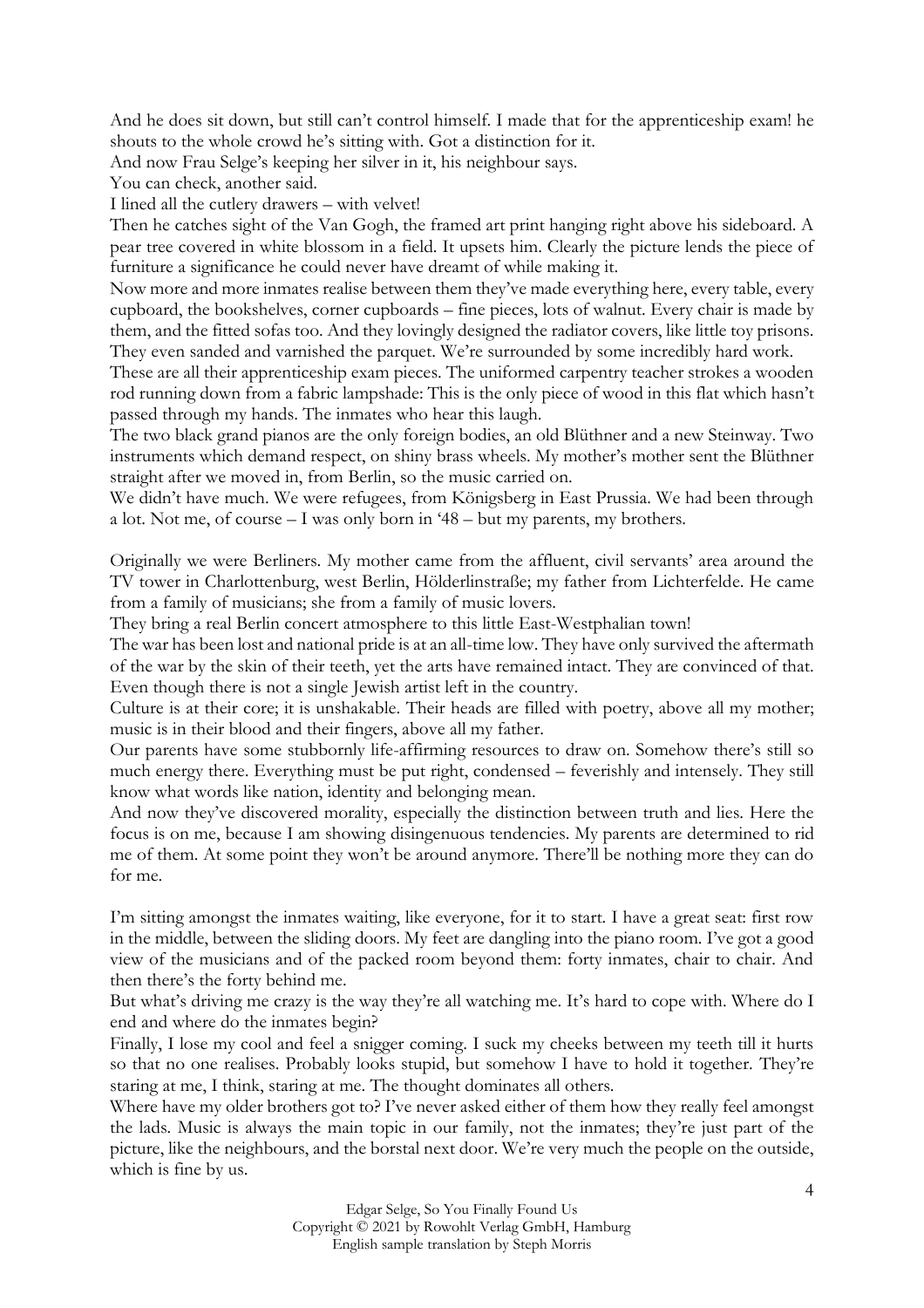And it is fine. We treat the inmates with respect, expose them to classical music, involve them in family life. They work for us, make our furniture, heat our house, keep the garden tidy, grow vegetables for us. Sometimes one of them makes a run for it, locks the warder – who was supervising him stoking the stove – in the basement, grabs one of our bicycles and scarpers.

Yes, it happens. Even amongst the ones already on day release, with a job outside the borstal, who leave it early in the morning and return late afternoon. Just at that point they run away, right before their release. Obviously they're caught. They're sent to another institution, for an extra year's sentence, at least.

I get terribly worked up about that. Why don't they wait? It won't be long till they're free!

My father raises his brows, gazes into the distance and nods imperceptibly to himself. Normally he deals with my questions swiftly. Not this one. He shrugs his shoulders. There are clearly some unresolved feelings lurking in him. It's not so long since he was a prisoner of war. He can understand the runaways. He knows what it's like as the release day approaches, after all that time, the day you've been dreaming of throughout. He grasps his chest with both hands, his neck, shows me the oppressive feeling of being in a cell which seems to be getting smaller and smaller. You just want to get out. Out! Out!

I still can't understand why someone would run away today when they are being released tomorrow. That's prison for you, he says patiently. Once the door has been locked behind you, and bolted from the outside, you start counting time in a different way.

Aha, I think. A different way of counting time.

They begin with Bach. My God it's beautiful when the violinist opens a Bach sonata with those rich bow strokes. Right from the first bars the music opens a door. I can hardly keep my legs still for delight. The violin glows and shines. Its tone is freeing, creates space. It's strong, life affirming. You breathe differently straight way. I'm proud to live in a family where I can hear this in the flesh. It's beyond beautiful. My parents call it sensual. To me a violin tone like that is a seduction. It's an invitation to enjoy pleasure the like of which doesn't otherwise happen in my life. All the violinists who play with my father have vibrato and bow strokes which make my jaw hang in amazement. And the violin sonatas, from Bach to Brahms, make it explicit that human beings are libidinous beings. This unsettles the assembled company.

It disturbs the inmates, who are obliged to sit still and listen. They are sitting opposite me. I observe them from my front-row seat. I notice how life comes into them, how each of them has to decide if they like it or not, if they want to open up to it or not.

Fräulein Arens, for instance, cannot help but smile. She has a ginger lady-moustache which now broadens with a sunny glow. The priest's eyes light up, Rev Kubis with the wooden leg. His wife tries to control her lips. Everyone is affected by the music and has to respond to it.

Now I can see both my big brothers' heads. They fit in well amongst the faces of the inmates. Martin, the oldest, is currently doing his school certificate, then has to do national service. Werner doesn't need a school certificate because he's studying music.

Martin and Werner: they'll both be leaving home soon, my parents say. It sounds terribly final. Leave home? Will they never come back? I ask.

Only to visit. Get used to the idea now and focus on your little brother from now on.

Suddenly I realise how influenced I am by my older brothers, every day, by their voices, their rebelliousness, their opinions. Without them daily life in our family would be lifeless. I immediately picture myself floundering between my parents, these two tanks whose manoeuvres I can never understand.

Take some interest in Andreas, they keep saying and give me an area of responsibility. That makes me panic. How can I play with my little brother? I don't play any more! I don't even want to! I want to be with the older ones, watching what they do.

As consolation they give me a knife for Christmas. It's a fixed blade knife with a staghorn handle in a leather sheath you can fix to your belt. For the outings with the Young Men's Christian Association. What's known as a travelling knife.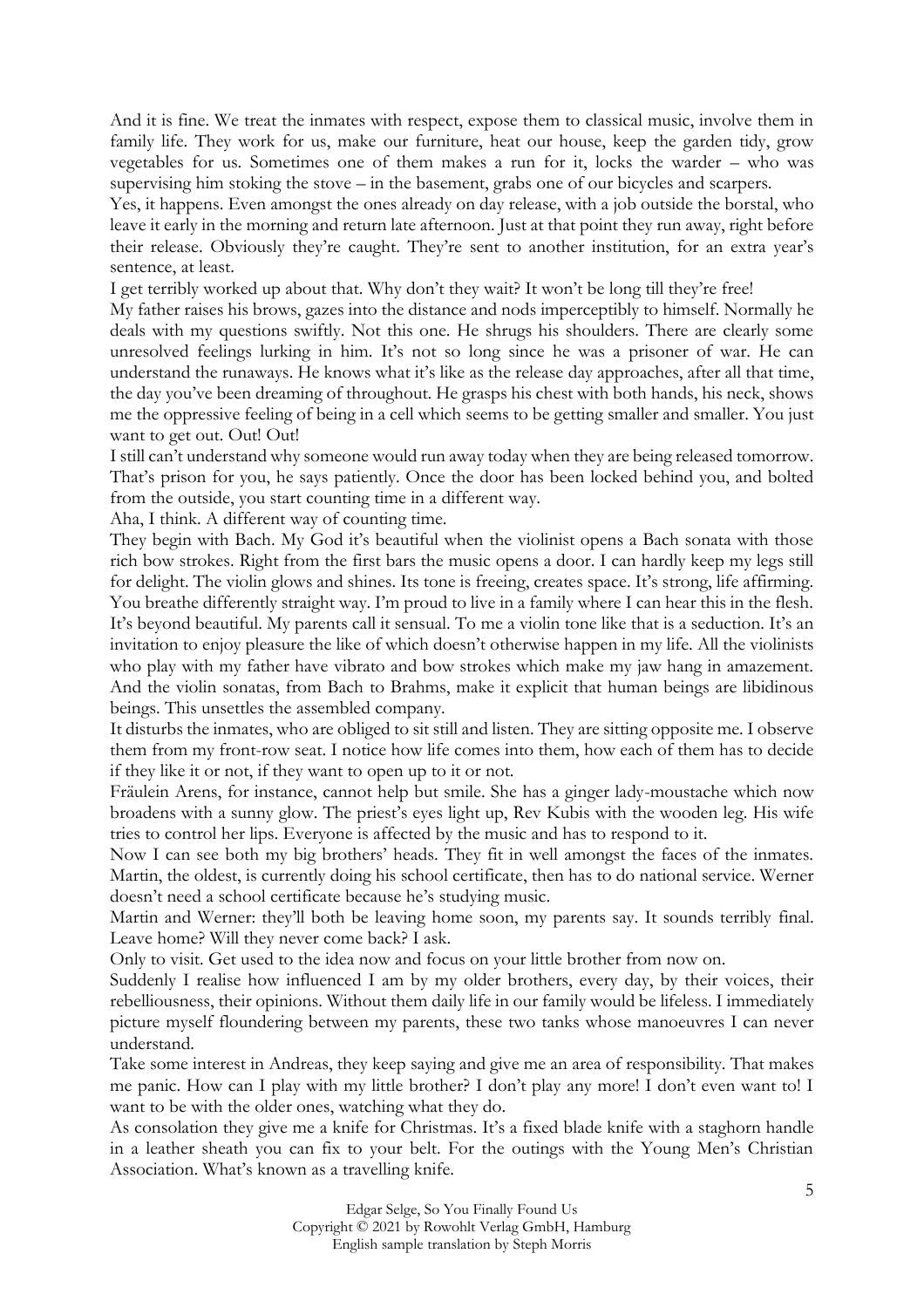Is the blade really sharp? is my first question at Christmas dinner. Try it outside! Not inside! They all shout: mum, dad, Martin and Werner.

Who was I then? I feel no different today than I did in the hallway as a child. I rarely get bored. I bore holes into the air with my gaze. I talk to myself. I'm the same dreamer.

That daft reflex question shoots through my head: can you can see prison in the faces of prisoners? Is there a trace of their crimes in there? There must surely be something you can identify of the deed they've done. Their criminal energy must be expressed somewhere.

Criminal energy – if only I've never heard that expression.

Dad often shoots his mouth off. He doesn't notice I'm sitting there, then afterwards he's hopping mad that I heard everything. He doesn't notice me because he's talking so intently with my mother and my older brothers.

He's talking about Tino, the child murderer. He's been talking to Tino again and he's shocked at how delicate he is. Just a heap of misfortune. Tino barely says a thing. He's all clammed up. He's committed the worst crime imaginable yet he seems to lack any kind of criminal energy. When you see him among his fellow inmates he looks like he's been locked up by accident. I've been talking to him till I'm blue in the face trying to get him to speak again, my father says. He needs to be here in the family! He needs to come to the home concerts. He needs to understand that life carries on. What is criminal energy? I ask dad.

My high, piercing voice makes him jump. He is furious he's talked about Tino in my presence. He's managed not to notice me yet again.

Why aren't you in bed? he shouts. There is no such thing as criminal energy! If you really want to know what it is, take a look at yourself! The lads in the borstal here, especially the ones who come to our home concerts, all have good reasons for serving their sentences. And I'll hear no more about it!

Yes that's true. Compared to Tino I feel like a weak-willed small-time crook. My white lies and petty thefts are insubstantial. Tino has substance. Lamont too. My father respects them. It's because of their personalities and their crimes. The one is inseparable from the other.

To be on the safe side I'm banished next Sunday when my father reads aloud from *The Brothers Karamazov*. He's got to the chapter where Grushenka seduces Dimitri. Apparently it includes all sorts of things I shouldn't hear under any circumstances.

Edgar will just get the wrong end of the stick. He's too young for Dostoyevsky altogether. So just get to your room!

Why? I ask, bewildered. In my imagination Dimitri is my brother Martin, Ivan is Werner and I'm Alyosha. But of course no one in my family knows that.

I was looking forward to this chapter. Can't we just wait and see what happens? I ask my father.

Out, he says. I know what's coming. If we're not careful you'll be telling all sorts of stories to the neighbours. Away with you!

I go and stand just outside the door. But there I can barely understand a thing. I have to picture it all for myself. Above all the passages about Alyosha – I urgently need to know what they say, so I know who I am.

Of course I pass on lots of what I hear at our dining table to the neighbours. The warders' wives who make me hot chocolate in the afternoons are very curious. And when my father gets going he always says more than he meant to.

Against his better judgement he recently let slip that Frau Joswig, who lives above us with her husband and sons and comes for a bath in our tub once a week, only has one breast. He had to mention it because he wanted to demonstrate that I couldn't have seen her naked through the keyhole as I claimed, otherwise I would have noticed she only had one breast. That proved I must be lying.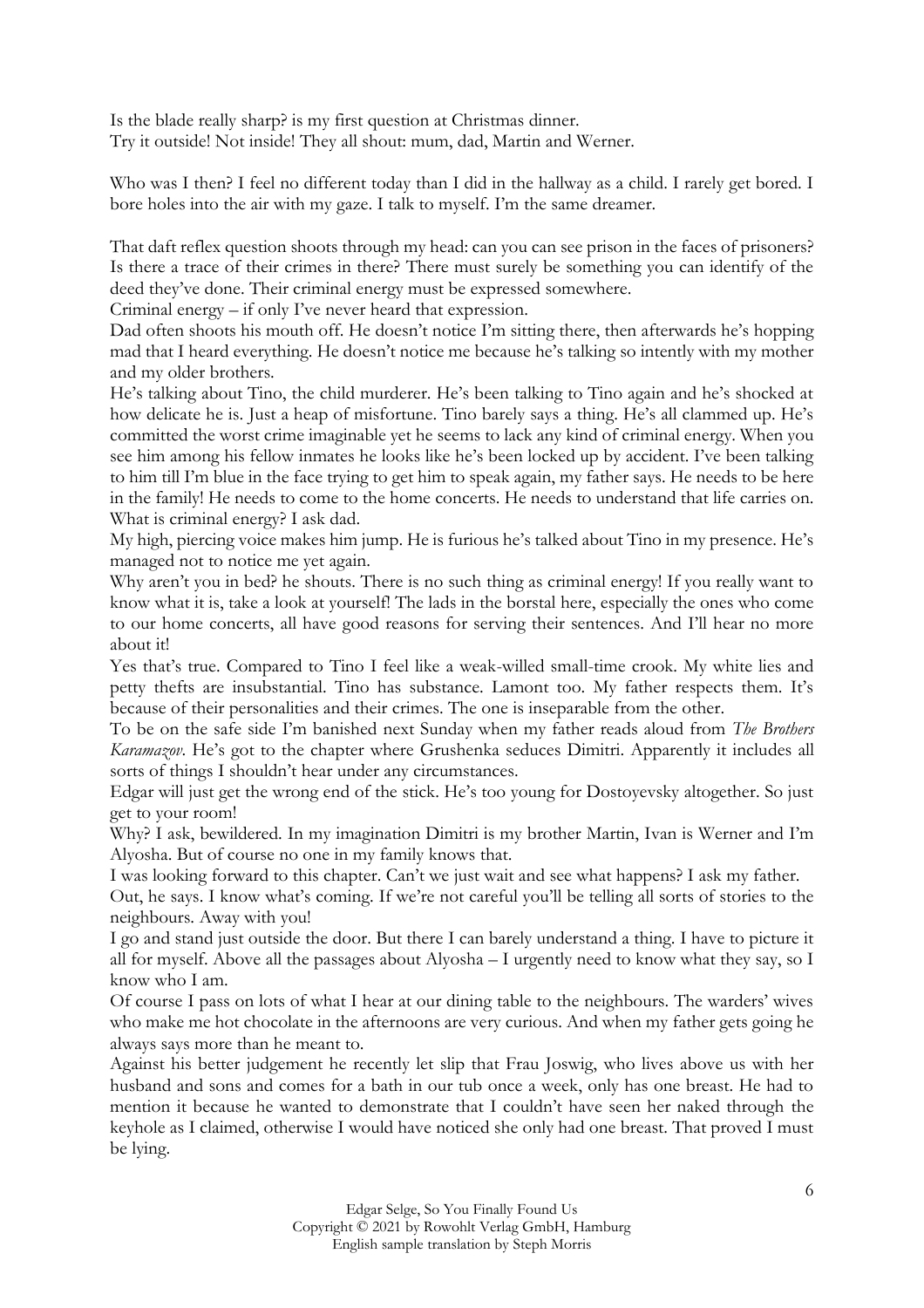I was just looking at the black triangle between her legs, I said truthfully. She was drying herself at the time so she was probably holding the towel over her breasts

She's only got one! dad shouted.

I passed on the story about the breast and eventually it got back to my father via Herr Joswig. I was in a lot of trouble then.

You just can't say anything when Edgar's at the table, my father said remorsefully. Basically all we can do is eat our soup in silence.

Criminal energy. How that expression claws away at me.

Could be I'm taking everything out of context, as my father says. Could be I'm connecting things which have nothing to do with each other.

Tino, whose crime of murdering a child rid him of his speech, has nothing to do with Frau Joswig, who lost one of her breasts – is what dad would say. But it's not like that in my head. There the image of my father biting into a white-fleshed peach on the sunny Chapel Bridge in Lucerne, dripping juice all down his front and looking delighted about it, takes equal prominence next to the image of Tino, the child murderer, and the naked Frau Joswig drying her breast in our bathroom. Here, in these rooms, at this concert, they belong together: my father at the grand piano, accompanying a Bach sonata, Frau Joswig sitting in the corner sofa with her arms folded, squeezed up next to Fräulein Arens and Rev Kubis, and Tino, who I can see in the first row, straight ahead of me on the other side of the piano room. The wild gigue in the final movement of the Bach sonata connects us, and the pervasive tone of the violin does everything in its power to give these various lives a shared meaning.

Tino's face looks thoroughly trustworthy. He can't be more than nineteen, but I see him as thirty or older. It's broad, pale and still, with a benevolent expression. I can gaze at him incessantly, as long as he doesn't notice. Right now he's leaning forwards, his elbows resting on his thighs, holding his head firmly with his hands. The music is pouring into him and just as I have to bite my cheeks when I can't handle other people's gaze, he has to hold his head tight because he can't handle the beauty of the music otherwise.

Sure I look for clues in the inmates' faces. I would really like it if life and its circumstances were painted onto people's faces so that you could translate their expressions back into the story of their lives. But life moves through people's faces in other ways, invisible. You can maybe sense the force of past events, nothing more.

I know next to nothing about the inmates. It's disgraceful how little I know. What does it mean, someone is a child murderer! Murderer altogether! What a monstrous word some people have to lug around with them, like a mark of Cain. And they all look so different: funny, serious, frightened, withdrawn, forthcoming. Some have eager, childlike faces, others look exhausted by life already, condemned to grief.

Lamont, for instance. Where is he then? I haven't seen him at all yet. Perhaps he's sitting behind me.

Like Tino, Lamont looks much older than he is and has a long sentence to serve. He will never run away before his release date. I don't think he can even picture himself outside of prison. Maybe one day they'll have to drag him out to freedom.

Unfortunately he'll only be staying with us till he's eighteen. It's possible my father can keep hold of him a little longer, but he would have to justify that clearly to the juvenile court judge. By twenty at the latest, youth custody is over. Then adult sentences begin. There, even my father's hands are tied. And harsher practices are in force at adult prisons than at ours. The reoffending rate is high. It's there that a lot of people really learn what criminal energy is.

 $\left[\ldots\right]$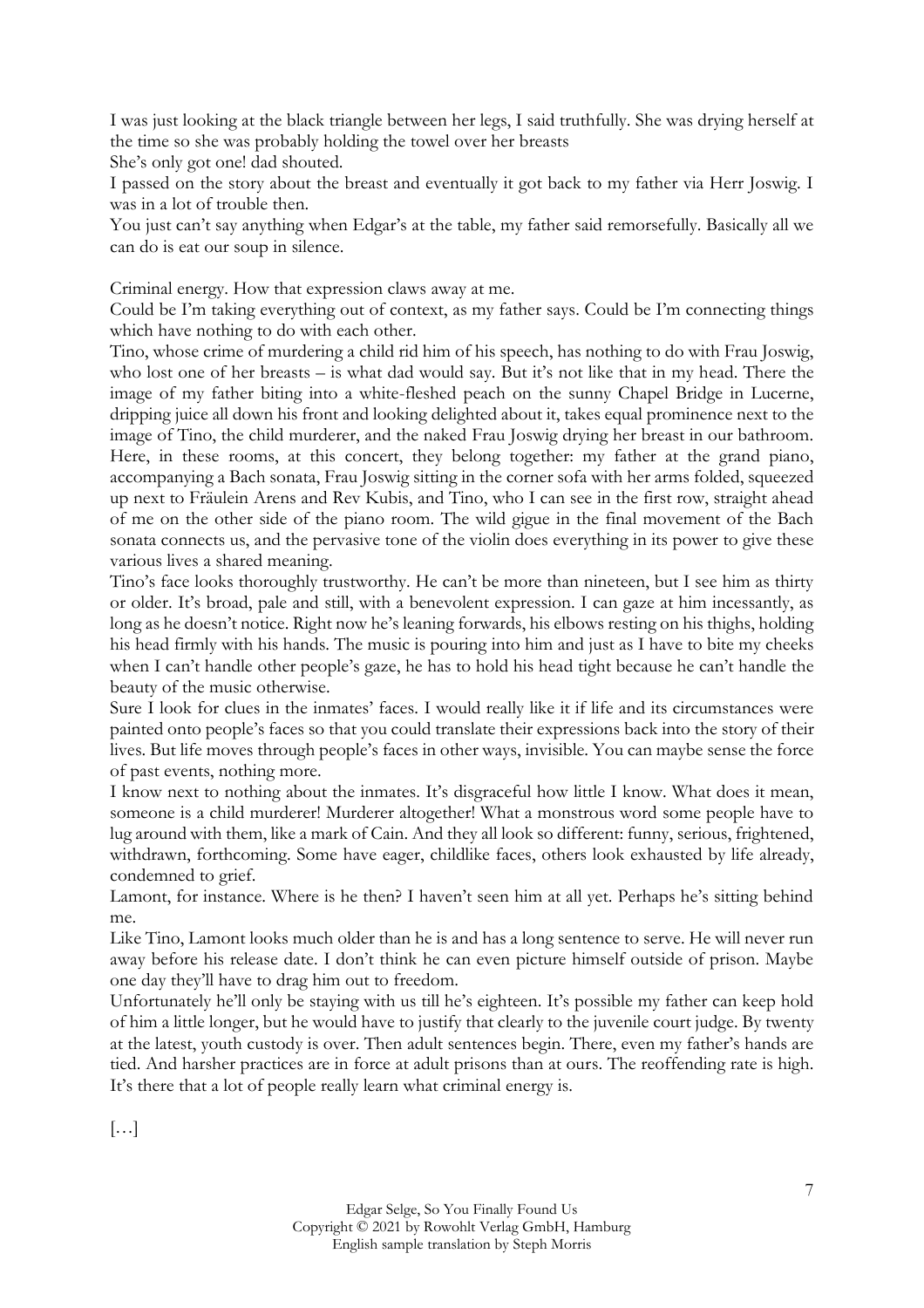## **STOMACH PAINS**

Have you washed your hands? my parents ask when they catch me looking at their books. Yes of course, I reply automatically.

Let's see!

If they're 'filthy black', as they put it, I'm sent straight to the bathroom. Scrub them with soap and a nail brush. Then show them again.

Now you're welcome to take a book down, my father says, with a gesture worthy of a chamberlain. He indicates the bookshelves. He might as well add: His highness the book will see you now! But by then I'll have gone off the idea.

My parents have just gone into town, so I go into the piano room, with filthy hands, and take down a book I've had my eye on for some while.

Like children's books it's slightly taller, not as thick, and bound in stiff card, its pages made of yellowish, hard paper. Wartime paper, it's called.

It's about soldiers 'in action' and it's written for the people back home who want to know where their sons and husbands are fighting and, if they have fallen, where they are buried. That's what it says on the back cover.

A dramatic front cover, like a film poster. Even the title, Embattled Rome, has a wild design. 'Embattled' stretches right across the book, in handwritten script, shaded with charcoal, so that the letters smoke like rubble. 'Rome' is in typescript. Beneath it is a drawing like something from an art lesson: a broken-off Roman column with a German oak wreath circling it, a black pine, sea and mountains sketched out in green and dark blue. Right at the bottom it says, 'Accounts from the battles of Monte Cassino – with 32 colour plates by the author'. His name is Wilhelm Wessel.

When I open the book a folded sheet falls out: nine signatures on a blank page, originals, in ink. This is it! This is what I've been looking for. My unwashed fingers have found the place in the bookshelves. As ever when I land on a clue about my family's past I feel more secure.

Years ago, watching from the dining room, I saw my parents standing right here with this book and this sheet of paper excitedly reading out names. It must have been these signatures. Important people probably, and I think my parents were of the opinion they had been done an injustice. Someone has written a dedication down the whole first page of the book. The handwriting is tricky, hard to decipher:

To Chief Prosecutor Selge,

I offer this small token of my deep gratitude. During your brief sojourn here your noble gentility has assisted myself, and my companions in destiny, in forgetting previous indignities, and has alleviated the privations of our imprisonment.

May your and your family's future path be guided by a lucky star!

Werl, 28 September 1950

Kesselring, Field Marshal of the former German Wehrmacht

On the insert with the nine signatures it says:

God's blessing and our best wishes for your new home. October '50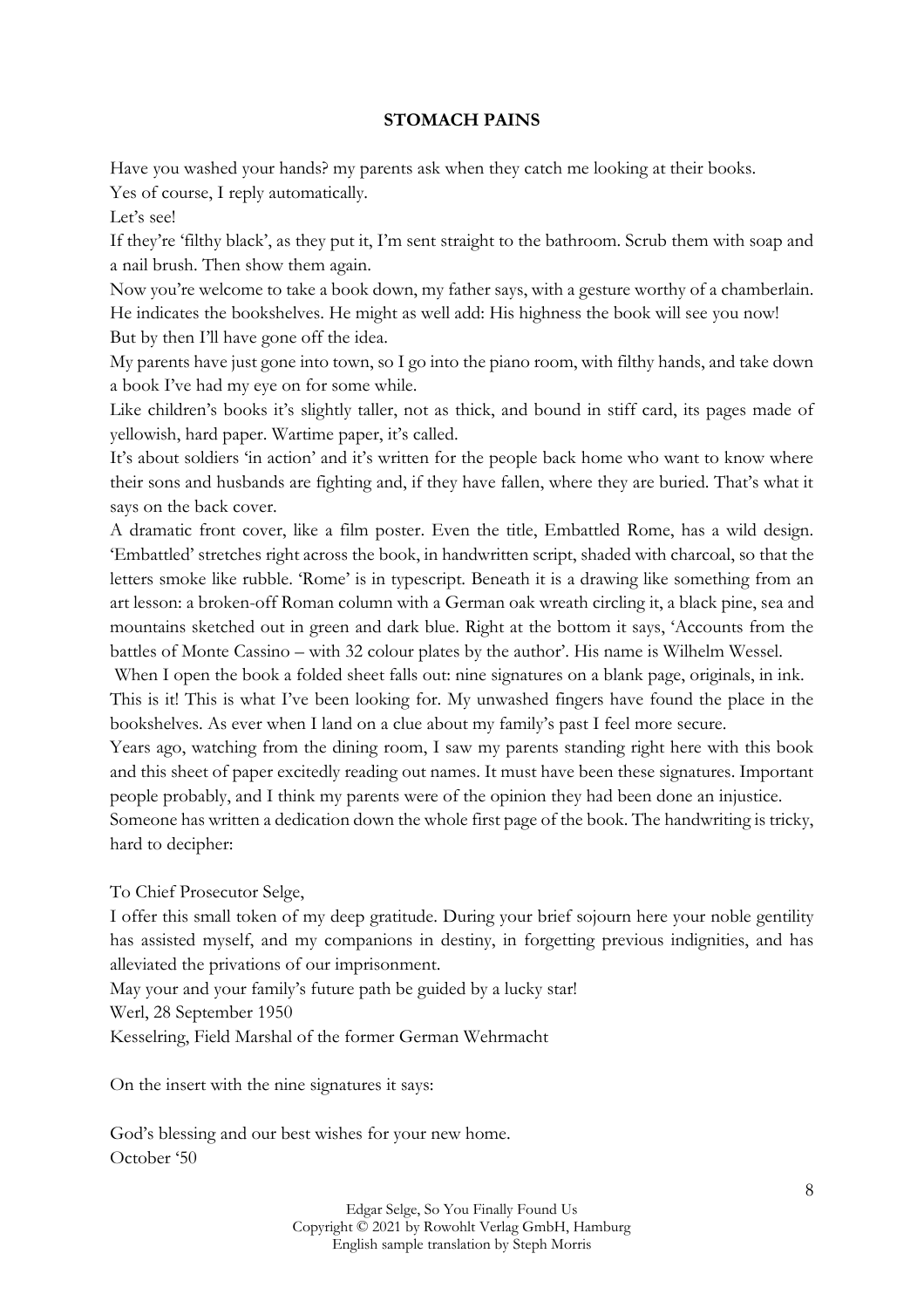The 'new home' must be where I am standing, here in Herford. And the incarceration of which Kesselring writes, the prison in Werl where we used to live. We moved there from Bückeberg, in a tearing hurry, because our mother didn't want to see the sandstone front step any more, because of Rainer and the hand grenade.

I heard that in Werl our father was a kind of boss, briefly. He couldn't have been a real one because the real bosses were the occupying forces, in this case a British colonel. Vickers, he was called. He soon kicked our father out. Selge is too lax, he decided.

I had heard this sentence from our mother, who clearly didn't consider it something to be ashamed of, and repeated it at lunch. Our father still didn't really enjoy hearing it, and put on a haughty face to hide his feelings.

He had been responsible for supervising the higher officers imprisoned there, most of them generals, and apparently he fraternised with them. Now I know that this word comes from 'frater' which means 'brother'.

The move to Herford was about ten years ago. I have one or two clear memories of Werl. But no one believes me. The adults are all of the opinion you can't remember anything properly before your third birthday. At the earliest! In my case they talk of delusions. What am I supposed to do? I guess memories aren't there for other people to believe in.

When I look at Field Marshal Kesselring's handwriting, I have to say, that man is not without delusions of his own. He signs his name a bit like Herbert von Karajan. Tall, parallel letters like a thunderous squadron of planes.

I know Karajan's signature from the little book with caricatures of musicians. It must be shelved somewhere around here. My father got it for his birthday, one of those mini books published by Insel. Werner told me the artist was an anti-Semite. The Jewish musicians all refused to sign it – perhaps because the caricaturist had seized on their noses. The other musicians had obediently signed their autographs beneath their likenesses. In his afterword the artist claimed the Jews didn't have a sense of humour.

Karajan was drawn as a propeller plane. He must have been flattered because he doesn't just direct the Berlin Philharmonic, he is also a pilot. Our father laughed his head off at the plane with its Karajan haircut.

Werner immediately objected that Karajan had joined the Nazi party twice, to be sure of not missing out.

That spoiled our father's fun.

You'll be lucky if you ever play under Karajan's baton.

I'd rather play in a hotel orchestra, Werner cut in, than be conducted by that pompous buffoon.

That pompous buffoon, our father replied, trembling now, is currently traveling the world with an army of musicians to regain Germany's place at the forefront of global recognition!

Well of course, Werner said, that's what German music is composed for: to serve on the front, to achieve global recognition for Germany. Up there with Volkswagen basically.

After that it went quiet.

Reflecting on Karajan and Kesselring's signatures I fail to notice that my parents are now standing back in the room, two metres away from me, directly below the ceiling light. I didn't hear the front door, or hear them taking of their coats. And I've missed whatever they said in the hallway too.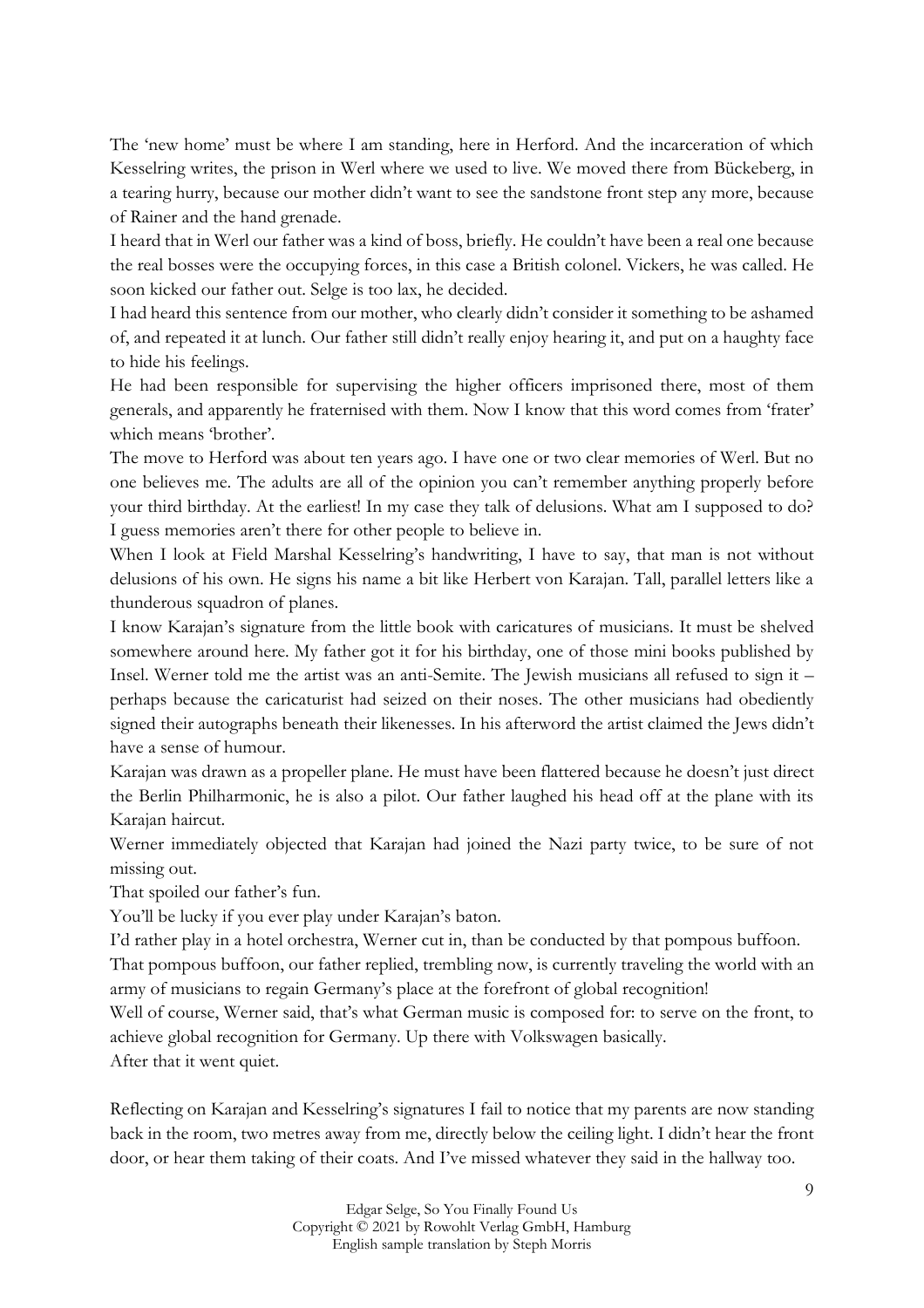They seem different actually, standing there with serious looks on their faces. They don't even notice my dirty hands and the book with the sheet of paper in it.

We turned back on our way into town, says my father. Mummy has such bad stomach pains she has to go to bed.

I nod, shut the book and put it back on the shelf. The sheet with the signatures slips out and lands right at my father's feet. But they don't notice. I look at my mum. Why doesn't she go straight to bed? She stands next to my dad, immobile, holding both hands to her stomach. Between her eyebrows is a vertical crease. Her lips are tight. If you didn't know about her stomach pains you'd think she was concentrating hard on something. Her gaze is turned inside.

Our mother gets these stomach pains once a year, mostly in November. Every time she stands there just like this. Sometimes she quietly asks if someone could make her a hot milk. Her hands are always one on top of the other against her stomach, as if she were trying to staunch a wound. And she always gives the impression of utmost concentration. Now it's time to stop messing around. We switch in an instant. In her expression I read the secret message that tomorrow is judgement day and for the next twenty-four hours I have the chance to start afresh and put everything right. And my brothers and my father also become friendlier and more generous. We all offer to help with the housework, each seeing the concern in each other's faces, each aware that the family is really just her and without her the rest of us are just a pile of pointless male existence. Our whole life is just a fragile edifice we now realise, amazed now that we keep forgetting it.

Can I make you a cup of hot milk? I ask my mother. She shakes her head almost imperceptibly. Quietly, she says, I just want to go to bed.

But she doesn't move. And my father rapidly abandons his attempt to accompany her into the bedroom. A tiny gesture from her indicates that she doesn't want to be touched. Or pushed. From now on she will decide herself. And we will respect that and just watch her.

I think her stomach pains are her ultimate reckoning with us. She's had it with us.

She has a pronounced atlas vertebra and a very long neck. My father had an art postcard framed, of a renaissance painting showing a lady with a distinctive atlas bone, an idealised image of our mother, according to him. The picture hangs next to his desk. When I feel his blows during my Latin lessons I stare at it and focus on the story of Atlas, who couldn't let the globe fall although it weighed a ton.

Standing beneath our living room lamp now, her forehead with its vertical crease says one thing only: enough! This can't go on.

Again and again she suppresses her stomach pains with the rolling treatments. And then we think, now they're gone and they won't be back. But each year, by All Saint's Day at the latest, they're back. Sooner or later they burst through. They stab their way out systematically, these shooting pains, from the inside out, and their battle cry is: All wrong! Got everything wrong in life!

Husband: wrong!

Every child: wrong!

Edgar: a disaster!

Herself: just not made for family life!

Maybe not even for men!

She should have been a vicar's wife – married to a female priest.

A nursery teacher, companion to another teacher – a woman.

A poet, companion to another – another woman.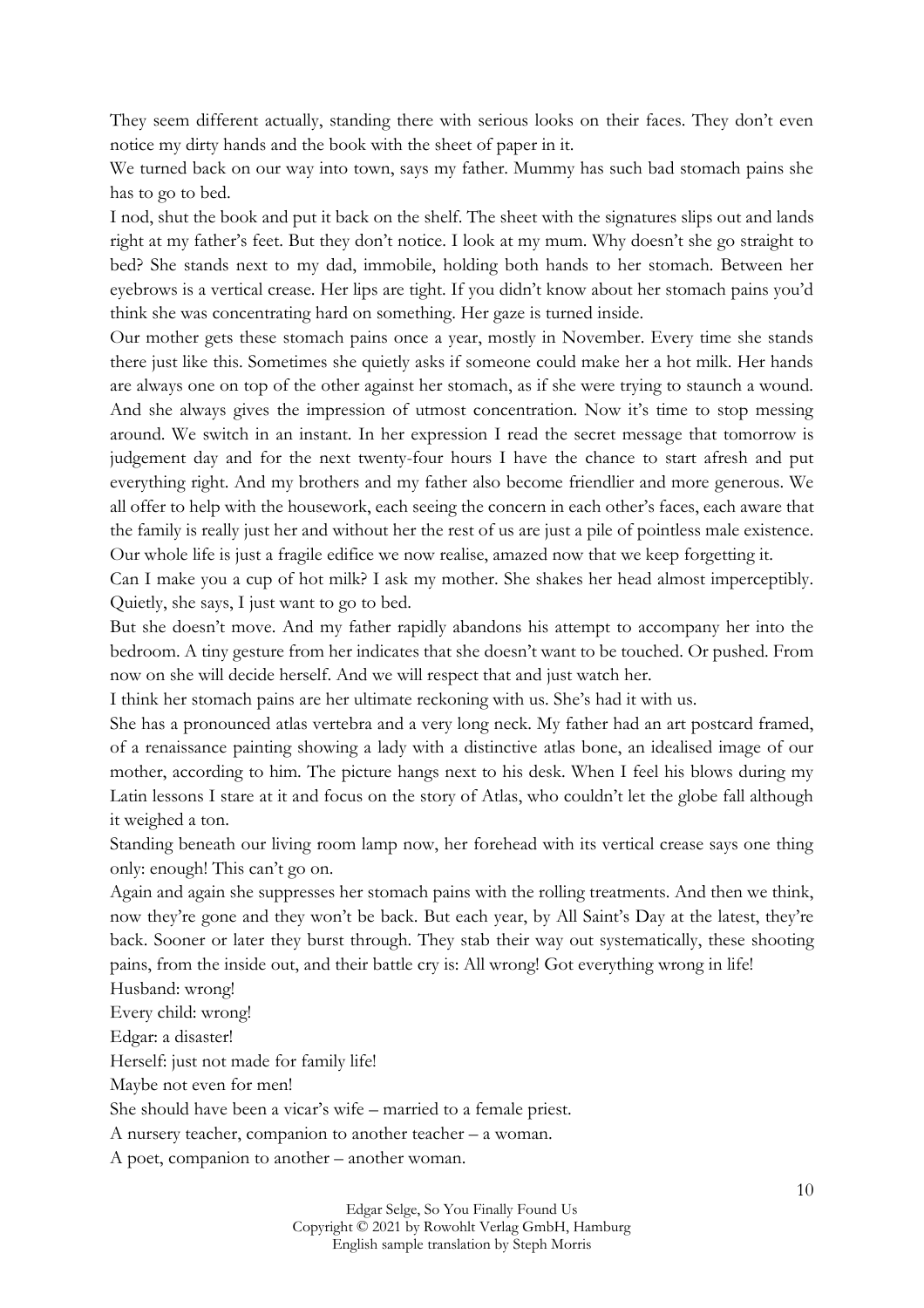Sitting each evening with her colleague discussing poems.

Not spreading her legs for a man.

Not this family. Not all this housekeeping.

Not this barbaric eradication of her real talent: her way with language. Because she had it, you know. She could have made something of it.

Instead she runs the gauntlet of household chores, a daily obstacle course.

The Sisyphean tasks, the ghastly cycle of meals: clean the house, get up, plan the meals, go shopping, get out the pans, the knives, the boards, chop vegetables, trim beans, prepare meat, heat water, fry onions, make sure nothing burns, carry the whole lot back into the kitchen after the meal and wash up, keep the floor clean, take out the rubbish, beat the rugs, make sure the kids have enough clothes to wear, darn, sew, take things to the cleaners – there's no end to it. Strip beds, make beds, clean windows, write lists of everything needed, organise who will buy what where, feed the birds, deal with the fruit that arrives by the truckload in crates on the kitchen doorstep from the allotments, cook it, bottle it, juice it, sterilise the jars – jam and endless compote. And the effort it takes to persuade the others to help, which they never do off their own bat, meaning it's all left to her.

It's all left to me! That's the story of her life, a story told in sighs. Like the story of the golden goose. She will never be free of the pans, the beds, the brooms, the shopping lists, the laundry – she's stuck with the lot.

When she's lying exhausted in bed at night, her husband lies down next to her and reminds her: Herr Whatever will be paying us a visit tomorrow. Perhaps you could bake a little Streuselkuchen. These Streuselkuchen! Which mother-in-law has always baked better than she has, the base always thinner, the Streusel thicker, sweeter, more buttery, melting sooner in the mouth. Mother-in-law has frequently tried to teach daughter-in-law how to make Streuselkuchen which melt in the mouth like that, how you get the base of the Streuselkuchen so soft it's already down your throat before you think: But I've still got to chew the base. No with a base like mother-in-law bakes you can concentrate fully on how the Streusel melts so ethereally under your palate. So the base shouldn't be too hard, but not too moist either. Something is always wrong with it.

And this conversation you have to make with the visitors. As bland as it gets. But you have to put on a bright expression the whole time, as if they've just invented the light bulb. Whether things are going well, going badly; batting the political situation about, even though everyone agrees already, never too in-depth. No thoughts provoked or developed. No one really listens. Everyone plays at listening. Everyone puts interested faces on but nothing reaches their hearts. Not hers anyway.

Her husband doesn't notice; he has his music, his piano. He can happily make small talk with guest to unwind. When he's had enough he yawns like the Metro-Goldwyn-Mayer lion, upon which every guest makes their escape and doesn't return in a hurry. He could at least put his hand over his mouth!

Recently her husband invited six psychologists to look round his prison. He brings up a bottle of wine, his Kröver Nacktarsch. She says to him, I'd like apple juice. I can't handle wine. The acidity eats at my stomach. Gnaws at it. You know? He obediently pours her an apple juice, everyone raises their glasses. A fine wine, he says, and the stupid psychologists nod. One of them says Spätlese, which is nonsense, and she takes a sip and nearly spits out her first mouthful.

What's this you've given me?

Apple juice, he says.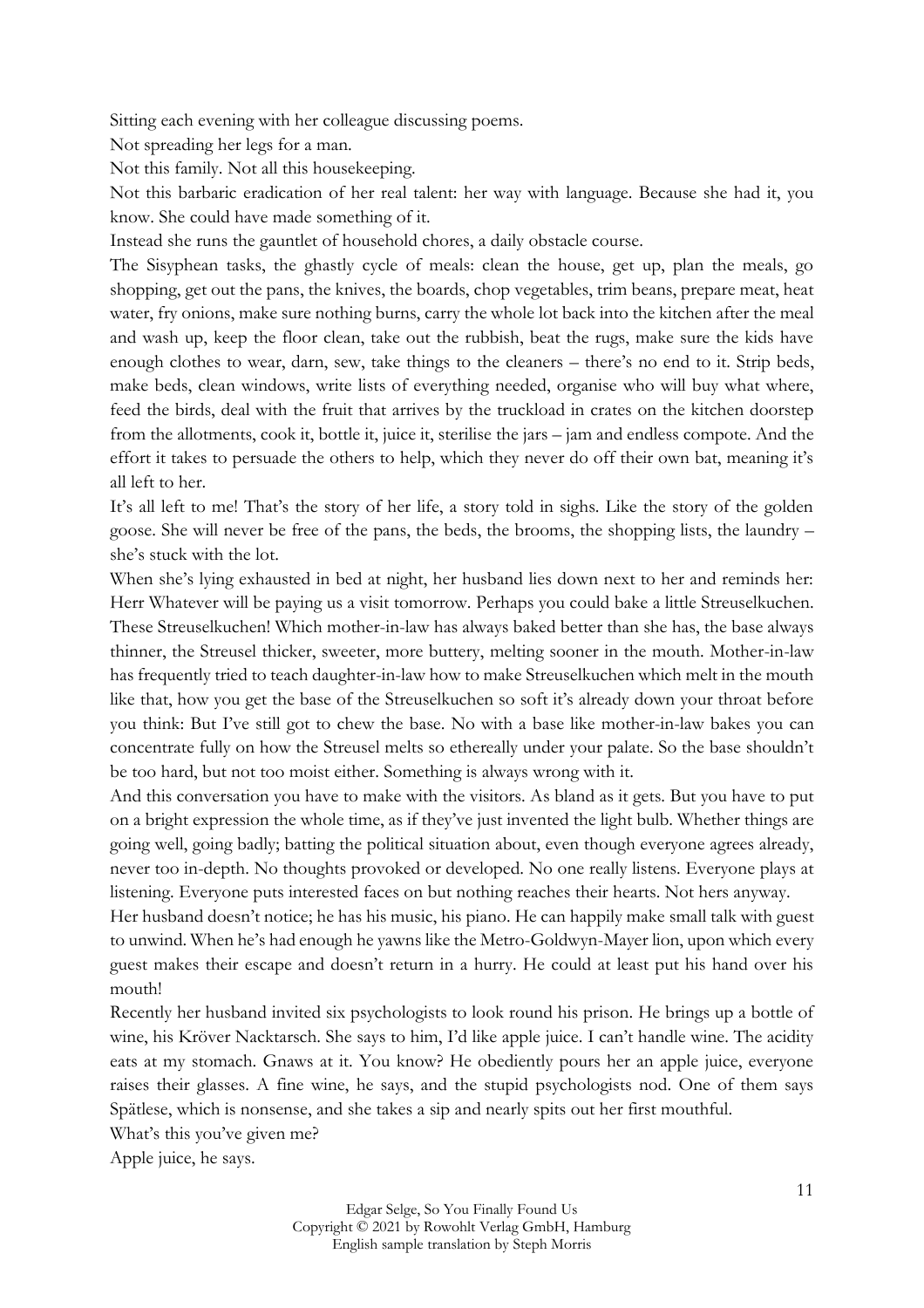But it's totally fermented, she complains. And after the next sip she says, You've given me wine, not apple juice. And he gets really cross and points to the glasses: Look at them, he says, all the same colour except for yours.

I know what I'm drinking, she snaps at him. This is wine!

I know what I'm drinking too, he replies snootily. We all know what we're drinking. Cheers!

And they raise their glasses again, these daft psychologists and her husband, with his weak sense of taste, and she picks up the bottles from the tea trolley to examine them, apple juice in her left hand, wine in her right, holds them up against the light and smiles: This wine bottle is almost full. But the apple juice is empty. You've poured yourselves apple juice and none of you have noticed! He gives her a look which says: divorce. To show him up like that! Has she taken leave of her senses?

And then the youngest of the psychologists says, Excuse me, I think I've got apple juice too. And my father takes a drink and then looks at the others and says to my mother: You're undermining my confidence. And it doesn't sound good, the way he says it. A wife mustn't do that, undermine her husband in front of other people. It's against the rules. And now, one after the other, all the psychologists say very cautiously: I have apple juice in my glass too, but it really doesn't matter, Dr Selge. It tastes very good, very fresh, Dr Selge. And she reaches for his glass – she's had enough by this point – takes a large drink and cries out: here is my apple juice! And she gives him her glass, and he drinks some. And? What does he do? Instead of apologising? He just beams and cries, Yes, that's the Kröver Nacktarsch! That's the wine I love. Isn't it wonderful! So have you really all got apple juice? Why didn't you say? And he fetches a carafe and tips the apple juice out of all the glasses into it and fetches new glasses – we have plenty enough wineglasses – and pours them all wine and they all toast each other again and he laughs that one could make such a mistake.

His self-confidence! It has always upset her. This self-confidence, when in reality he's way off the mark.

When he first asked for her hand she said no. And stuck to her guns. Although everyone was disappointed. Her father had been particularly looking forward to this son-in-law: a lawyer like himself, talented pianist, liked a good pun, healthy views, nationalist, good looking. To impress their cousins, he flung Meißner plates in the air and caught them like a circus artist. What more could you ask for? Someone you could play every violin sonata with, whip through them. He could even play the César Franck sonata at speed.

It could have been so good.

But his daughter had said no. And was proud of it. No, no, no.

And yet she hadn't reckoned with the men. A year later, when she was in a crisis, not sure if she should study literature or theology or perhaps become a nursery teacher instead, when the Führer was redefining the role of women, the nation was enjoying its great upsurge and everyone was asking what women could do for Germany, her own father wrote behind her back to this pianoplaying lawyer or law-playing pianist to say it might be worth asking once more. This time the proposal might be accepted. His daughter, Signe, didn't know what she was doing with her life right now. If he was too forward this time, if he was very understanding, the answer might be different this time.

And Edgar – yes my father's name is Edgar – invited her to Rosenkavalier and in the third act, during the duet between Oktavian and Sophie, it happened. It's thanks to this duet that she is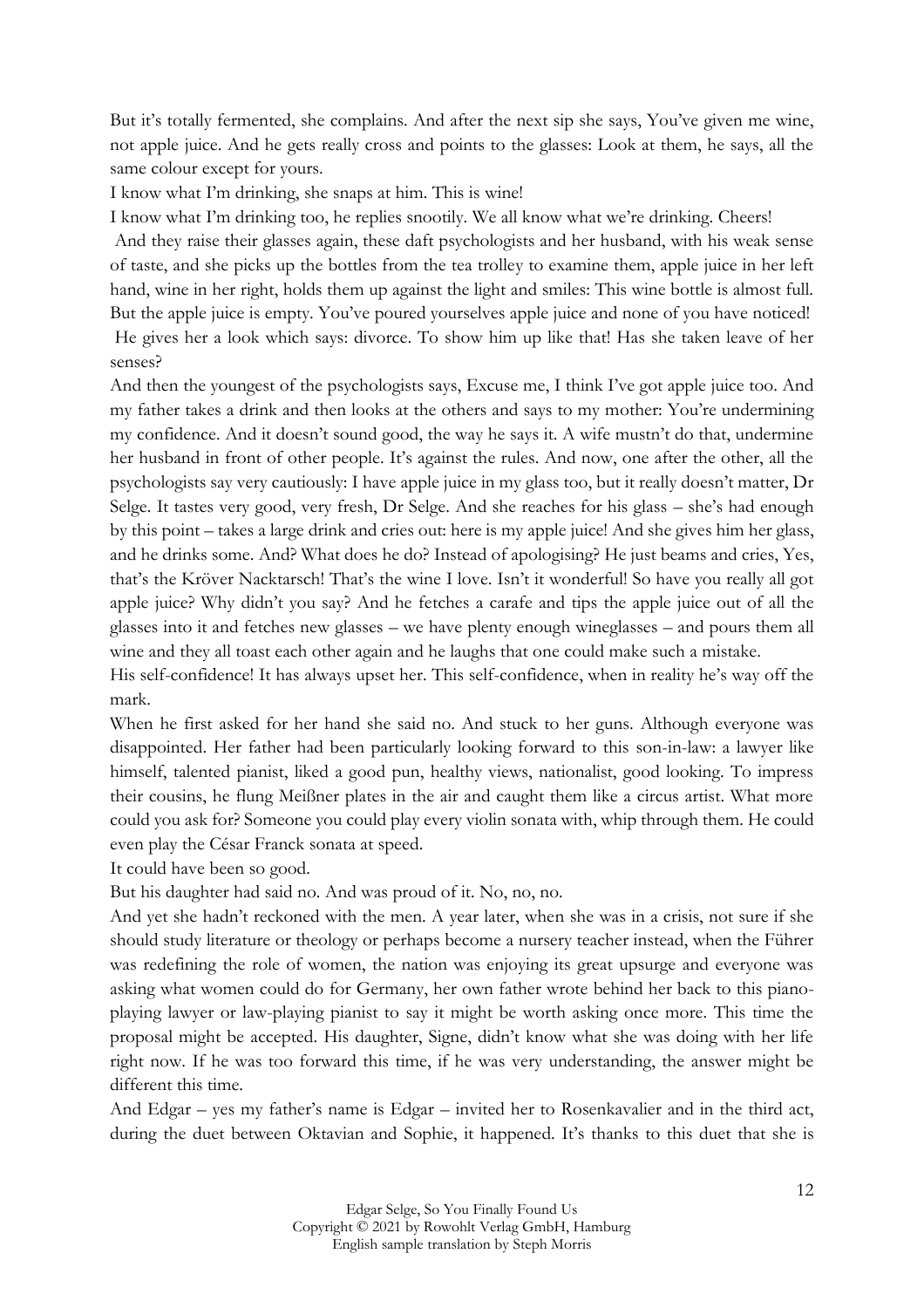standing here with her stomach pains under the living room lamp. In the third act, when Oktavian sings,

Sense only yourself, just sense yourself alone and that we are together!

and Sophie sings along,

It is a dream, can it really be that we are together!

he simply placed his hand on hers, without pressure, and she didn't withdraw it, because he was looking at her at that moment. And he really did have lovely, deep blue eyes, and his gaze was soft and earnest, and there was no going back.

And they got engaged and he wrote touchingly long letters and very gently outlined how it would be, their life together, making music together, and how they would flourish as part of the greater German race and yet remain special. In his letters he introduced his friends, painting them in the most delicate shades and hoping she would soon find a little affection for them.

Why hadn't she seen this grim little dead-end-street from afar? Why hadn't she noticed someone was deciding everything in advance? The whole future set in concrete. Because he always knew in advance what he wanted to do.

Her body knew. In the wedding photograph she looks like a lamb being led to slaughter. And she didn't want to sleep with him at first.

He didn't force her. That was his good side. He really had the patience of a saint. It finally happened in the 'Wilden Mann' tavern in Meersburg on the way to their honeymoon on Lake Constance. There she went along with it, this husband and wife being 'one flesh' thing he was always talking about – it said so in the bible – and which he recently started claiming a wife was legally obliged to comply with. He said in general. But in reality he meant her. She could tell that much. So at some point she went along with it. Found it quite nice too. But never as nice as he did.

They are still standing next to each other under the living room light, and she can't decide whether to make a move towards the bedroom. A bolt of pain shoots through her face. She's just been stabbed. From inside.

It's her bloody sense of duty! It messed up her freedom to choose. That's why she hadn't withdrawn her hand at the opera.

He's standing there now, this public prosecutor from Königsberg, putting on a long face, worried that her stomach pains will cut her out of his life.

It was all part of the great national upsurge, when mothers were treated like prize cows, '33. She had liked all that: away with the decadent elite! Socialism and nationalism finally united! Yes, standing up to the Jews, she'd liked that too. Time they finally did some work, she thought.

Of course she knows it went terribly wrong. She isn't stupid. And no monster. But she has no taste for grief. She clearly senses the scale of the abyss. But grief? No, she's too proud for that.

She saved the family. During the war. And afterwards. She and all the other women saved what was to be saved of Germany. Not the men, attacking Poland with their chests all puffed-up then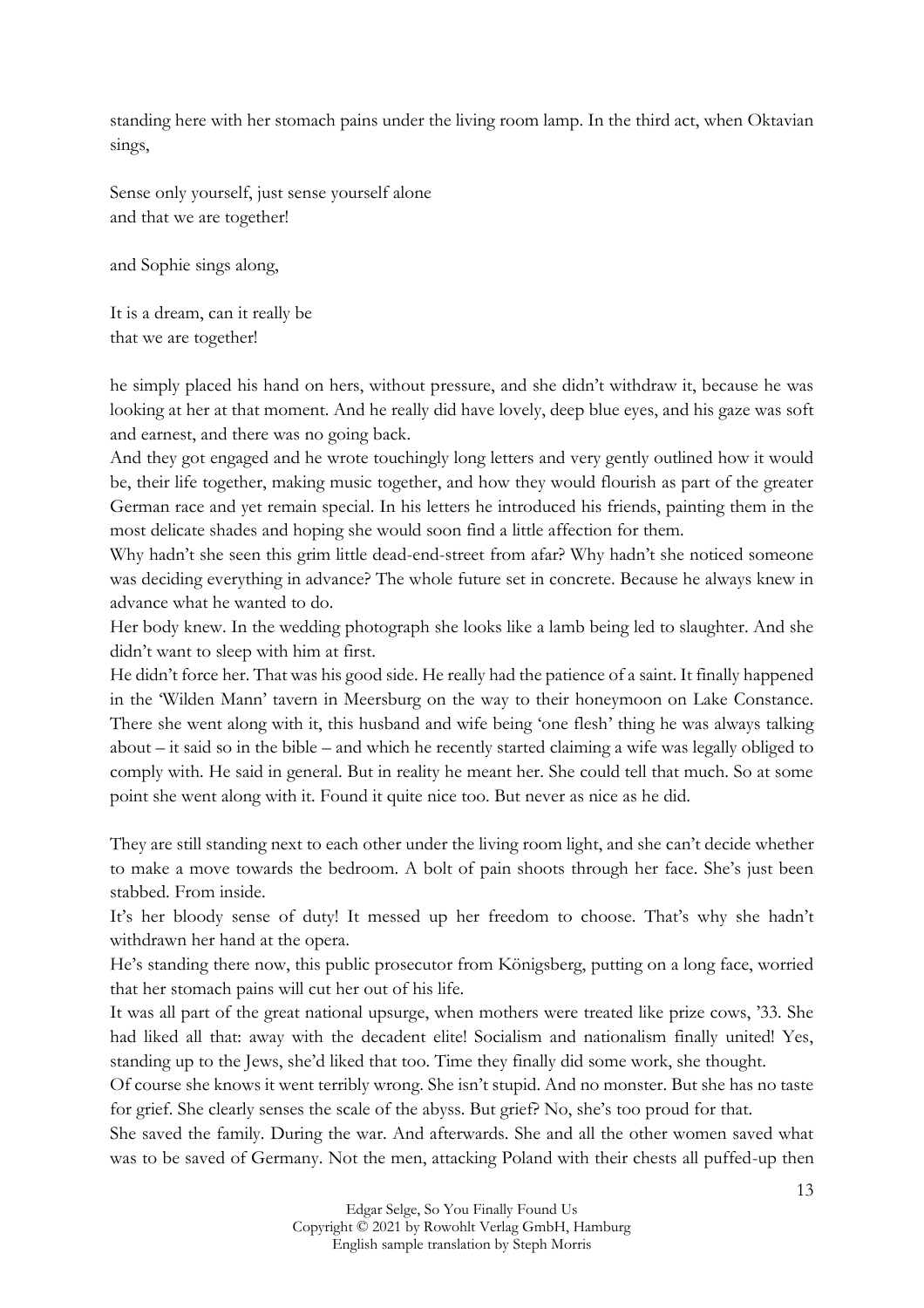squandering everything with their idiotic two-front war. These madmen who couldn't stop warring. The state they came back from Russia in! What miserable specimens! Ragged and gaunt – that would have been alright, but where was their fire gone? Limp, soulless ghosts. And they still wanted to go to bed with you!

Then he studied theology, her husband, after the collapse. That was something! She was keen on that. He worked as a nurse. The sisters gave him little packages, so his family at home had something to eat. He took the Hebrew exam. She could have been a vicar's wife. She could have run a vicarage, done good deeds, exemplified Christianity.

But no sooner had her husband got his clean bill of health, his denazification certificate, he returned to law. Commuted to Hamm every day, to the regional high court. Left her alone with the children. Then Rainer found a hand grenade. Gone, her favourite son. And Werner injured. Had to get away from Bückeburg, just away. Never see that sandstone step again.

Next stop Werl, the prison. He was part of the management. Under the occupiers. Under colonel Vickers. Her husband was allowed to look after the generals, the war criminals – victor's justice, no doubt about it. All condemned to death, then pardoned, soon afterwards released – but still a monumental disgrace that they were imprisoned at all! They sat round in the prison garden with her husband reminiscing. While she stood over the stove.

And yet she's the one who knew exactly how neutered officers felt. Not him. She knew. Her own father sat around at home for over twenty years, writing poems, making violins and painting, because the imperial military court had to be disbanded after the first big lost war. She grew up in the atmosphere of that humiliation, with a mentality which saw every attempt to express a contrary opinion as a reproach.

So she's standing in front of me, my mother, holding her hands protectively over her stomach. But it all seems to be escaping. It keeps coming out.

So they're standing under the living room light, with their terribly earnest faces, in which the wrong decision still means something. My mother with her disappointing life, and my father with his fear that his life with her might break apart.

I feel his fear too, and her obligation to do her duty – her anger at this obligation, never expressed – frightens me so much I completely forget her love.

When the exhibition about the Wehrmacht's crimes in the Soviet Union opened in Munich my mother went along and brought me back the catalogue.

You can keep it, she told me. You won't go anyway. You can at least learn something from the catalogue. I've done what I said I'd do – I was there – but I don't want to look at this any more. I don't want to carry this heavy thing back to my flat. I felt sick in the exhibition as it is.

Then she crossed her hands over her stomach and asked if I would make her a hot milk: I'll lie on your sofa till then, if I may.

I'm horrified and blame myself for not accompanying her. She stood for two hours in the slush on Munich's Marienplatz queueing to get into this exhibition, got shunted past countless photographs and text panels, then stumbled home and called on us on the way. At the door she fell into my arms and I just about managed to get her onto a chair.

I might as well throw my whole life in the bin, were her first words. Nothing but criminals, all around me. Your father. My father. Our armed forces. The generals we looked up to. Von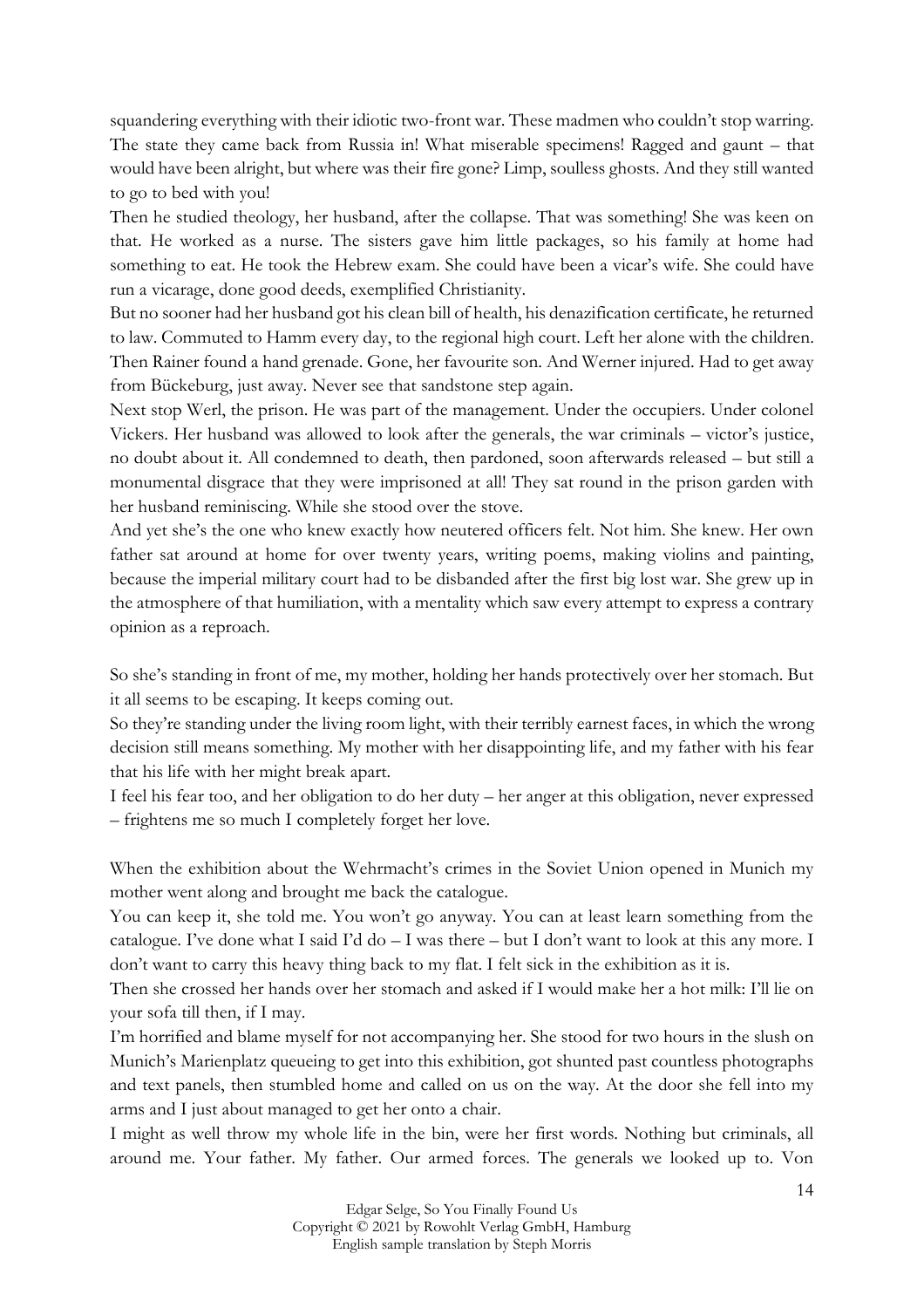Manstein. Kesselring. Men who strived to be honourable above all else, who put their lives in the service of Germany, all criminals we're now told!

I tried to steer her into more rational waters and said that the exhibition was mainly about the war of extermination against the Soviet Union.

But she wouldn't hear any of it. She no longer wanted to make a distinction.

The phrase 'War crimes of the Wehrmacht' was etched so deeply into her that two weeks later she was admitted to hospital with a perforation of the stomach. She was eighty-three. The stabbing pains had finally hit their target.

She survived the operation.

Whenever she has her pains, I think: It's my fault. I've been talking too much about the Jews again. Once I showed her a photograph of the scratch marks on the walls of the gas chambers. This was 2000, three years after her stomach operation, nine months before her death. Like a twelve-yearold I walked to her flat and demanded she look at this photo I had just seen in the newspaper.

It took her a moment to realise what she was looking at, during which time I told her about the Kapos who waited outside the gas chambers while the Zyklon B was disseminated inside. One of the Kapos, some of whom were also Jews, described how they'd heard the people scratching at the walls as they asphyxiated. And how for many of the people in the gas chambers, standing at the walls, it had taken half an hour till the gas reached them, piped in from the ceiling. And he described how he had to pull the corpses apart because in their fight with death the naked humans had got so hooked up amongst each other. And how they knocked all their gold teeth out of their jaws before shoving the bodies into the ovens.

I carried on talking, in front of the stove in my mother's kitchen, like an expert, like a historian specialising in the holocaust, because I had just discovered this photo.

While my mother, the picture in one hand, reached for the kitchen chair to sit down.

I kept going, saying that the Jews' journey from the ramp where the trains pulled up and they had to jump out of the trucks, to their cremation in the incinerators, took no longer than two hours. That when they leapt off the trucks the families and friends held fast to each other's hands. That the new arrivals didn't yet know what was coming to them. That they saw that the SS men had walking sticks in their hands and Alsatians on leads. That this wasn't a good sign. That minute by minute they realised this place was not the labour camp they had been expecting. That above all else they didn't want to be separated but at any cost to stick together. That this was the reason they held hands, children and their mothers, children and their fathers, siblings, friends, girls and boys, strangers who in the seconds it took to realise what awaited them, formed bonds.

That the SS men suddenly raised these walking sticks, which had earlier seemed so incongruous. That they used these walking sticks to beat all the hands holding other hands. That the sticks came down on these hands forcing them to let go. That the SS had to decide in an instant who would be gassed and who was still capable of work, who should be sent for medical experiments. That anyone who would probably live a little longer was driven in columns to the barracks, at the double, where they had to strip naked, were hosed down with cold water and within minutes shaved – devout, modest Jews, their heads and groins shorn bald, by strangers, hundreds of them in one room.

And that they then had to go to the tables to be tattooed and had their number carved into them. That a kind of sack was thrown to them which they had to pull over their head, a sack with holes